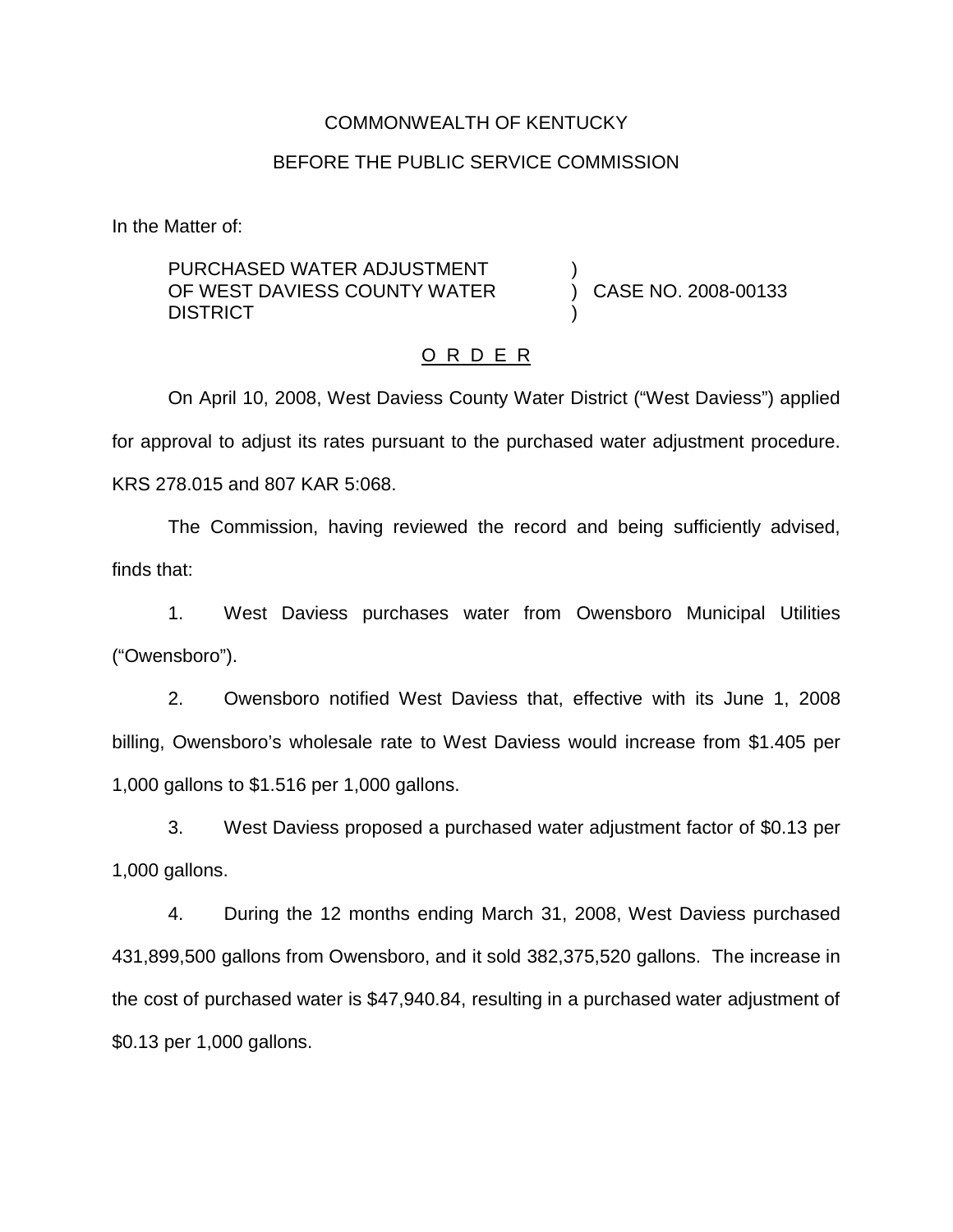5. The purchased water adjustment factor of \$0.13 per 1,000 gallons is fair, just, and reasonable and should be approved.

IT IS THEREFORE ORDERED that:

1. The rates proposed by West Daviess are approved.

2. The purchased water adjustment factor of \$0.13 per 1,000 gallons as calculated in Appendix A is approved.

3. The rates in Appendix B, attached hereto and incorporated herein, are fair, just, and reasonable and are approved for services on or after June 1, 2008.

4. Within 20 days of the date of this Order, West Daviess shall file with the Commission revised tariff sheets showing the rates approved herein.

Done at Frankfort, Kentucky, this 30<sup>th</sup> day of April, 2008.

By the Commission

**Itive Director**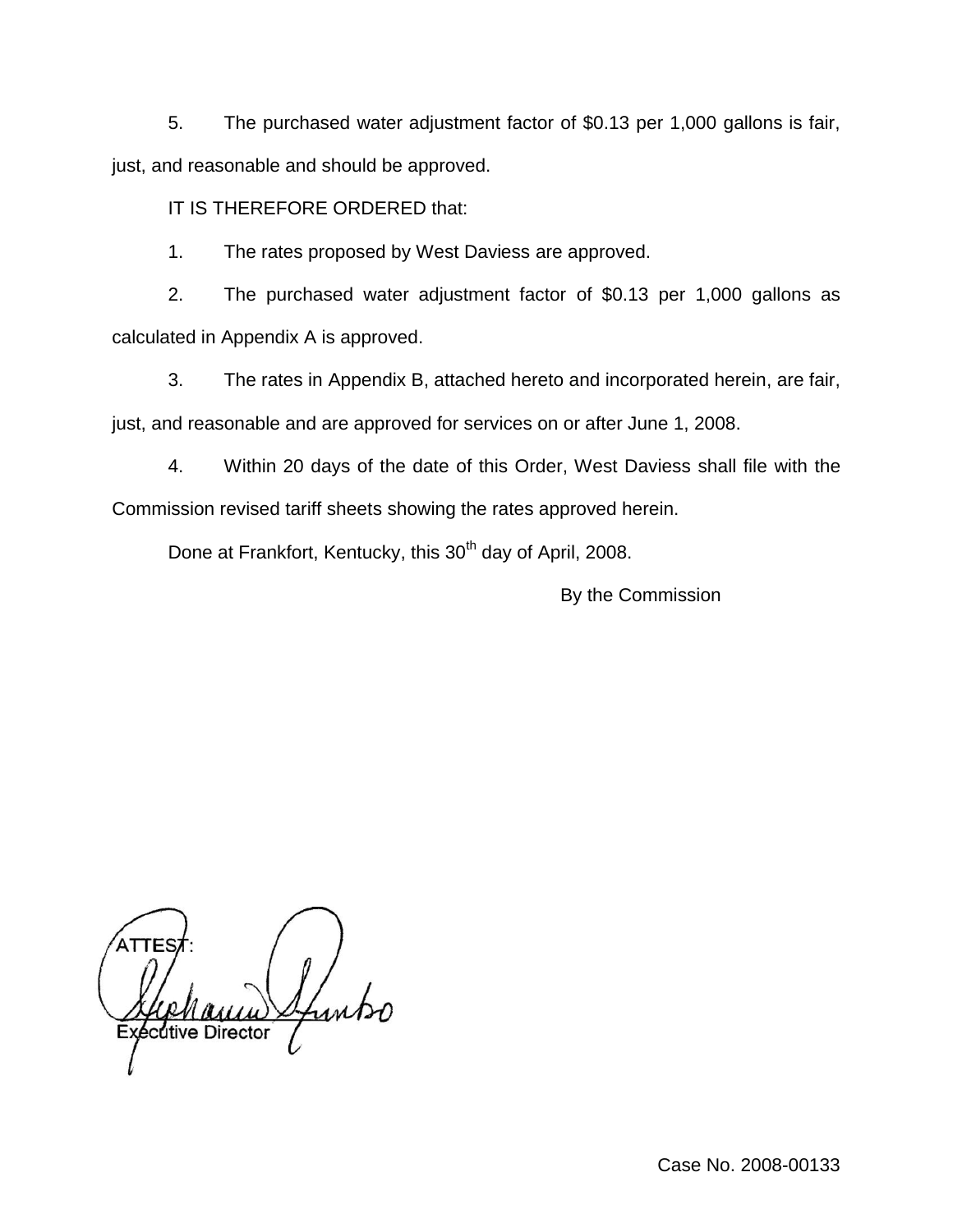# APPENDIX A

# APPENDIX TO AN ORDER OF THE KENTUCKY PUBLIC SERVICE COMMISSION IN CASE NO. 2008-00133 DATED APRIL 30, 2008

New Rate Base Rate West Daviess County Water Purchases in gallons 431,899,500 431,899,500 Volumetric rate \$1.516/1,000 \$1.405/1,000 \$654,759.64 \$606,818.80 Increased water cost \$47,940.84

Increased water cost  $$ 47,940.84$ Divided by gallons sold<br>
Purchased water adjustment factor  $\frac{382,375,520}{0.13}$  per 1,000 gallons Purchased water adjustment factor